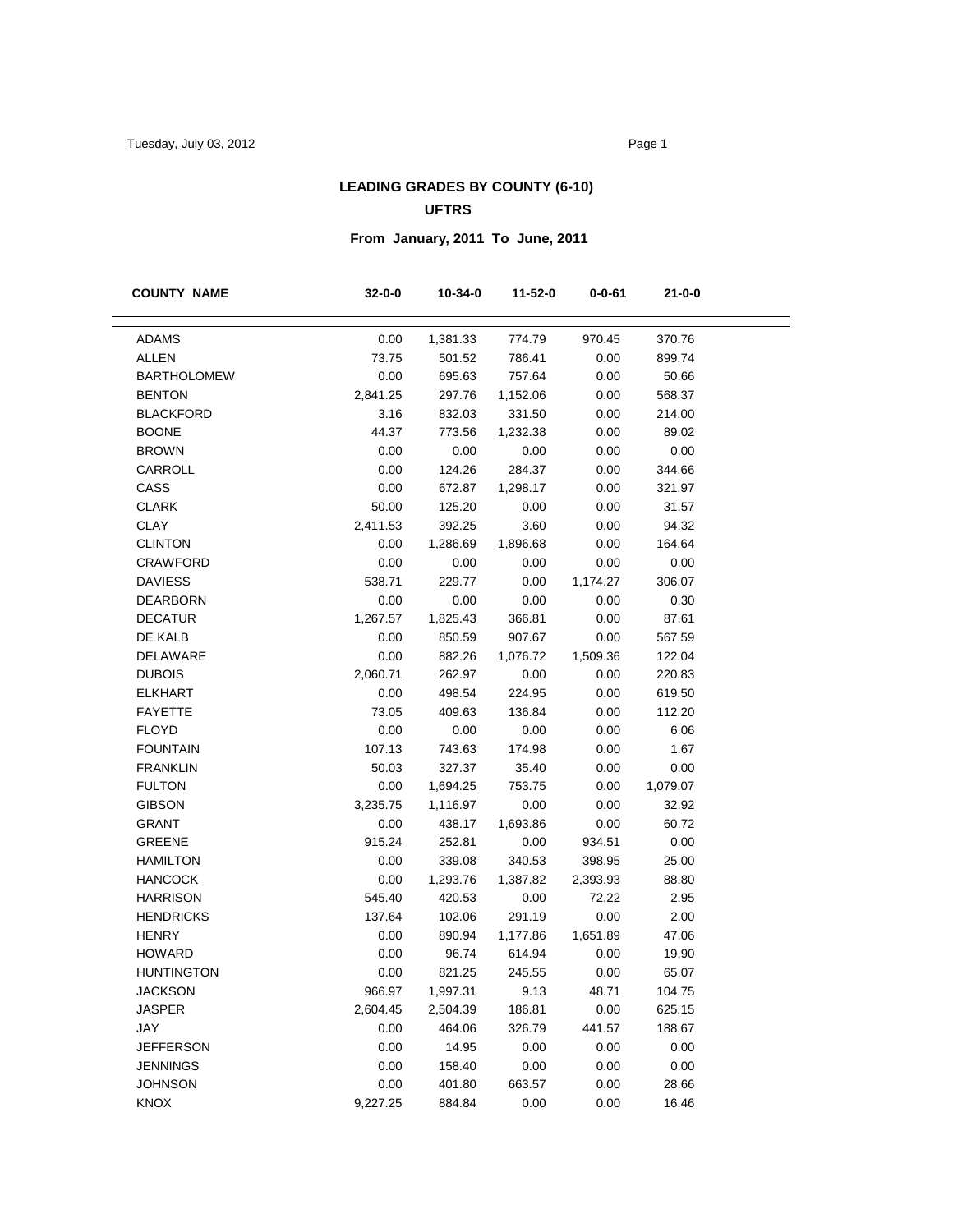# **LEADING GRADES BY COUNTY (6-10) UFTRS**

# **From January, 2011 To June, 2011**

| <b>COUNTY NAME</b> | $32 - 0 - 0$ | $10 - 34 - 0$ | $11 - 52 - 0$ | $0 - 0 - 61$ | 21-0-0   |
|--------------------|--------------|---------------|---------------|--------------|----------|
| <b>KOSCIUSKO</b>   | 80.00        | 735.97        | 95.82         | 0.00         | 296.18   |
| LAGRANGE           | 0.00         | 1,035.51      | 302.22        | 0.00         | 512.80   |
| LAKE               | 46.66        | 1,084.15      | 453.29        | 0.00         | 1,196.58 |
| LA PORTE           | 1,583.62     | 1,152.65      | 65.07         | 0.00         | 913.66   |
| LAWRENCE           | 1,350.10     | 0.00          | 0.00          | 1,565.47     | 0.00     |
| <b>MADISON</b>     | 0.00         | 1,022.52      | 1,953.24      | 1,269.93     | 238.02   |
| <b>MARION</b>      | 0.00         | 7.74          | 0.00          | 0.00         | 3.35     |
| <b>MARSHALL</b>    | 2.95         | 605.39        | 788.29        | 0.00         | 423.48   |
| <b>MARTIN</b>      | 1,671.52     | 633.13        | 0.00          | 855.91       | 17.52    |
| <b>MIAMI</b>       | 466.00       | 353.32        | 981.66        | 0.00         | 344.37   |
| <b>MONROE</b>      | 0.00         | 0.92          | 0.00          | 0.00         | 0.00     |
| <b>MONTGOMERY</b>  | 5,815.99     | 2,173.61      | 174.18        | 0.00         | 0.00     |
| <b>MORGAN</b>      | 215.82       | 358.08        | 778.55        | 0.00         | 33.51    |
| <b>NEWTON</b>      | 220.49       | 1,691.74      | 406.54        | 0.00         | 344.79   |
| <b>NOBLE</b>       | 0.00         | 673.46        | 470.33        | 0.00         | 259.44   |
| OHIO               | 0.00         | 0.00          | 0.00          | 0.00         | 0.00     |
| ORANGE             | 0.00         | 15.00         | 0.00          | 0.00         | 5.53     |
| <b>OWEN</b>        | 49.89        | 211.68        | 0.00          | 0.00         | 36.87    |
| <b>PARKE</b>       | 0.00         | 793.33        | 104.00        | 0.00         | 27.24    |
| <b>PERRY</b>       | 76.00        | 0.00          | 0.00          | 0.00         | 0.00     |
| <b>PIKE</b>        | 346.40       | 37.70         | 0.00          | 0.00         | 0.00     |
| <b>PORTER</b>      | 0.00         | 3,640.55      | 4,255.23      | 0.00         | 772.50   |
| <b>POSEY</b>       | 10,330.48    | 890.69        | 0.00          | 0.00         | 50.64    |
| <b>PULASKI</b>     | 16.10        | 1,327.21      | 2,244.48      | 0.00         | 1,401.41 |
| <b>PUTNAM</b>      | 118.91       | 1,050.27      | 2.77          | 0.00         | 45.95    |
| <b>RANDOLPH</b>    | 0.00         | 1,161.70      | 1,786.80      | 3,049.08     | 320.96   |
| <b>RIPLEY</b>      | 0.00         | 158.80        | 0.00          | 0.00         | 0.00     |
| <b>RUSH</b>        | 0.00         | 1,068.19      | 868.59        | 1,517.60     | 45.17    |
| ST JOSEPH          | 151.58       | 2,221.95      | 6.50          | 0.00         | 1,882.79 |
| <b>SCOTT</b>       | 0.00         | 66.35         | 0.00          | 0.00         | 0.00     |
| <b>SHELBY</b>      | 0.00         | 530.79        | 124.22        | 0.00         | 262.14   |
| <b>SPENCER</b>     | 825.22       | 477.64        | 0.55          | 0.00         | 23.99    |
| <b>STARKE</b>      | 1,410.25     | 916.79        | 92.06         | 1,608.32     | 752.76   |
| <b>STEUBEN</b>     | 1,355.00     | 121.97        | 237.81        | 0.00         | 31.37    |
| <b>SULLIVAN</b>    | 1,615.90     | 590.11        | 0.00          | 0.00         | 36.56    |
| SWITZERLAND        | 0.00         | 8.16          | 0.00          | 0.00         | 0.00     |
| <b>TIPPECANOE</b>  | 12.07        | 923.36        | 251.00        | 0.00         | 430.86   |
| <b>TIPTON</b>      | 0.00         | 689.24        | 493.60        | 0.00         | 54.29    |
| <b>UNION</b>       | 207.80       | 470.73        | 256.37        | 0.00         | 10.48    |
| VANDERBURGH        | 270.42       | 378.60        | 0.00          | 0.00         | 19.90    |
| <b>VERMILLION</b>  | 0.00         | 72.35         | 27.13         | 0.00         | 0.58     |
| <b>VIGO</b>        | 0.00         | 20.58         | 0.00          | 0.00         | 0.00     |